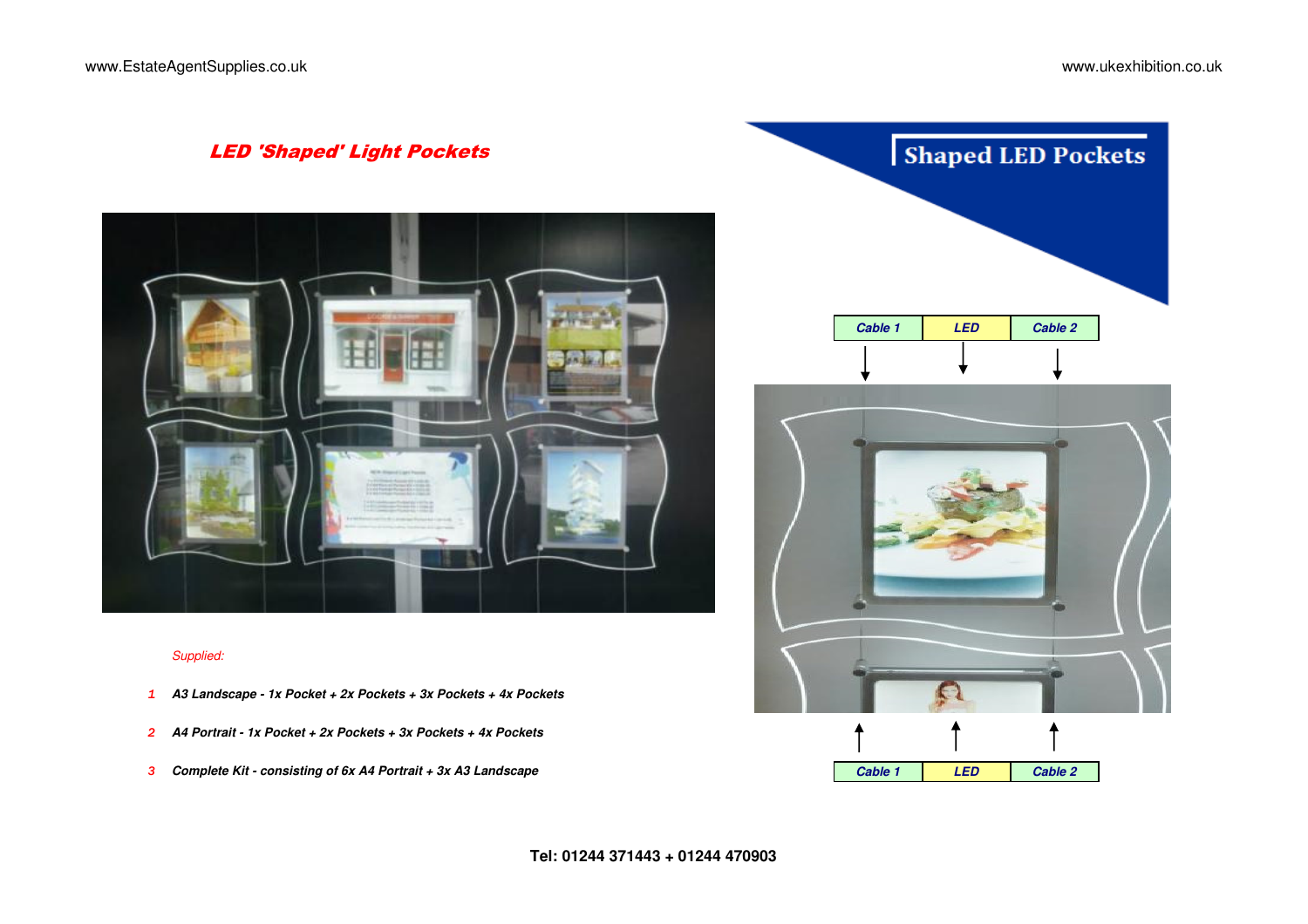| A3 |                             |
|----|-----------------------------|
|    | <b>A3 Landscape</b>         |
|    | W420mm x H297mm             |
|    | Config: 1x LED Set          |
|    | Web Ref <sup>.</sup> SHAPF2 |

|                    | А3                 | А3                     | А3                     |
|--------------------|--------------------|------------------------|------------------------|
| A3 Landscape       | A3 Landscape       | A3 Landscape           | A3 Landscape           |
| W420mm x H297mm    | W420mm x H297mm    | W420mm x H297mm        | W420mm x H297mm        |
| Config: 1x LED Set | Config: 2x LED Set | Config: 2x LED Set     | Config: 2x LED Set     |
| Web Ref: SHAPE2    | Web Ref: SHAPE3    | <b>Web Ref: SHAPE4</b> | <b>Web Ref: SHAPE5</b> |

| A3 Landscape       | A3 Landscape           | A3 Landscape       | A3 Landscape           |
|--------------------|------------------------|--------------------|------------------------|
| W420mm x H297mm    | W420mm x H297mm        | W420mm x H297mm    | W420mm x H297mm        |
| Config: 1x LED Set | Config: 2x LED Set     | Config: 2x LED Set | Config: 2x LED Set     |
| Web Ref: SHAPE2_   | <b>Web Ref: SHAPE3</b> | Web Ref: SHAPE4    | <b>Web Ref: SHAPE5</b> |
|                    |                        |                    |                        |

| <b>A3</b> |                     |
|-----------|---------------------|
|           | <b>A3 Landscape</b> |
|           | W420mm x H297mm     |
|           | Config: 2x LED Set  |
|           | Web Ref: SHAPE5     |



















| <b>Each Set Supplies:</b> | Kit Includes either 1, 2, 3 or 4x A3 Landscape 'Shaped' LED Pocket's)              |
|---------------------------|------------------------------------------------------------------------------------|
|                           | <b>Kit Includes clamps and UK Power Transformer</b>                                |
|                           | Kit Includes 2x 4M cables                                                          |
|                           | Basically everything you need to create these displays, except the Back-Lite Paper |
| <b>Not Supplied:</b>      | Back-Lite-Paper for your images - However; see Website Ref: Paper                  |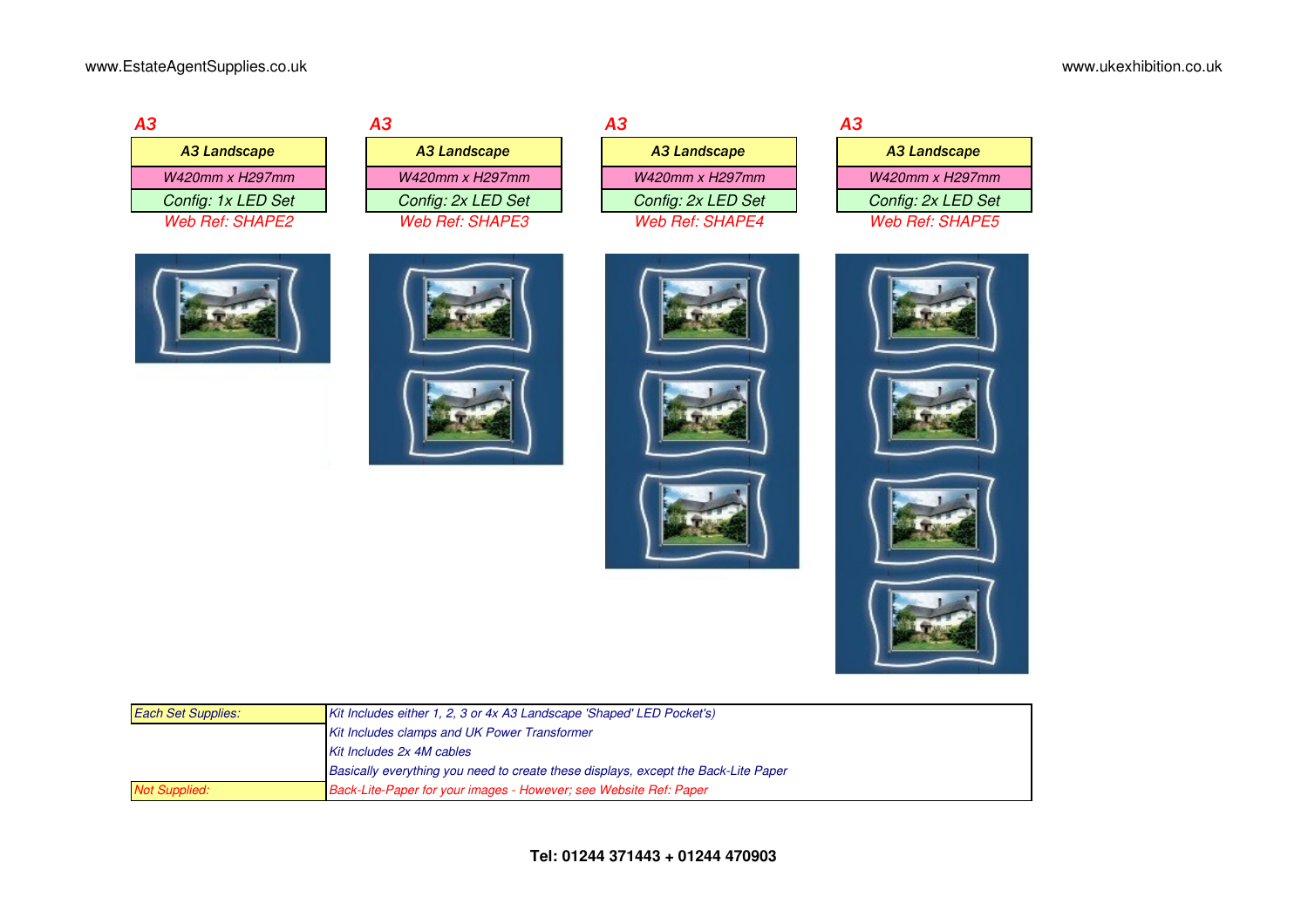| Α4                     | Α4                     | Α4                     | Α4 |
|------------------------|------------------------|------------------------|----|
| <b>A4 Portrait</b>     | <b>A4 Portrait</b>     | <b>A4 Portrait</b>     |    |
| $W210mm \times H297mm$ | $W210mm \times H297mm$ | $W210mm \times H297mm$ |    |
| Config: 1x LED Set     | Config: 2x LED Set     | Config: 2x LED Set     |    |
| Web Ref: SHAPE6        | Web Ref: SHAPE7        | Web Ref: SHAPE8        |    |

| Config: 1x LED Set | Config: 2x LED Set     | Config: 2x LED Set | Config: 2x LED Set     |
|--------------------|------------------------|--------------------|------------------------|
| Web Ref: SHAPE6    | <b>Web Ref: SHAPE7</b> | Web Ref: SHAPE8    | <b>Web Ref: SHAPE9</b> |
|                    |                        |                    |                        |
|                    |                        |                    |                        |
|                    |                        |                    |                        |
|                    |                        |                    |                        |
|                    |                        |                    |                        |

| <b>A4 Portrait</b> | <b>A4 Portrait</b>     | <b>A4 Portrait</b> | <b>A4 Portrait</b>     |
|--------------------|------------------------|--------------------|------------------------|
| W210mm x H297mm i  | $W210mm \times H297mm$ | W210mm x H297mm    | W210mm x H297mm        |
| Config: 1x LED Set | Config: 2x LED Set     | Config: 2x LED Set | Config: 2x LED Set     |
| Web Ref: SHAPE6    | Web Ref: SHAPE7        | Web Ref: SHAPE8    | <b>Web Ref: SHAPE9</b> |

| 4 |                        |
|---|------------------------|
|   | <b>A4 Portrait</b>     |
|   | W210mm x H297mm        |
|   | Config: 2x LED Set     |
|   | <i>Web Ref: SHAPE8</i> |

| 14 |                    |
|----|--------------------|
|    | <b>A4 Portrait</b> |
|    | W210mm x H297mm    |
|    | Config: 2x LED Set |
|    | Web Ref: SHAPE9    |









| <b>Each Set Supplies:</b> | Kit Includes either 1, 2, 3 or 4x A4 Portrait 'Shaped' LED Pocket's)               |
|---------------------------|------------------------------------------------------------------------------------|
|                           | Kit Includes clamps and UK Power Transformer                                       |
|                           | Kit Includes 2x 4M cables                                                          |
|                           | Basically everything you need to create these displays, except the Back-Lite Paper |
| <b>Not Supplied:</b>      | Back-Lite-Paper for your images - However; see Website Ref: Paper                  |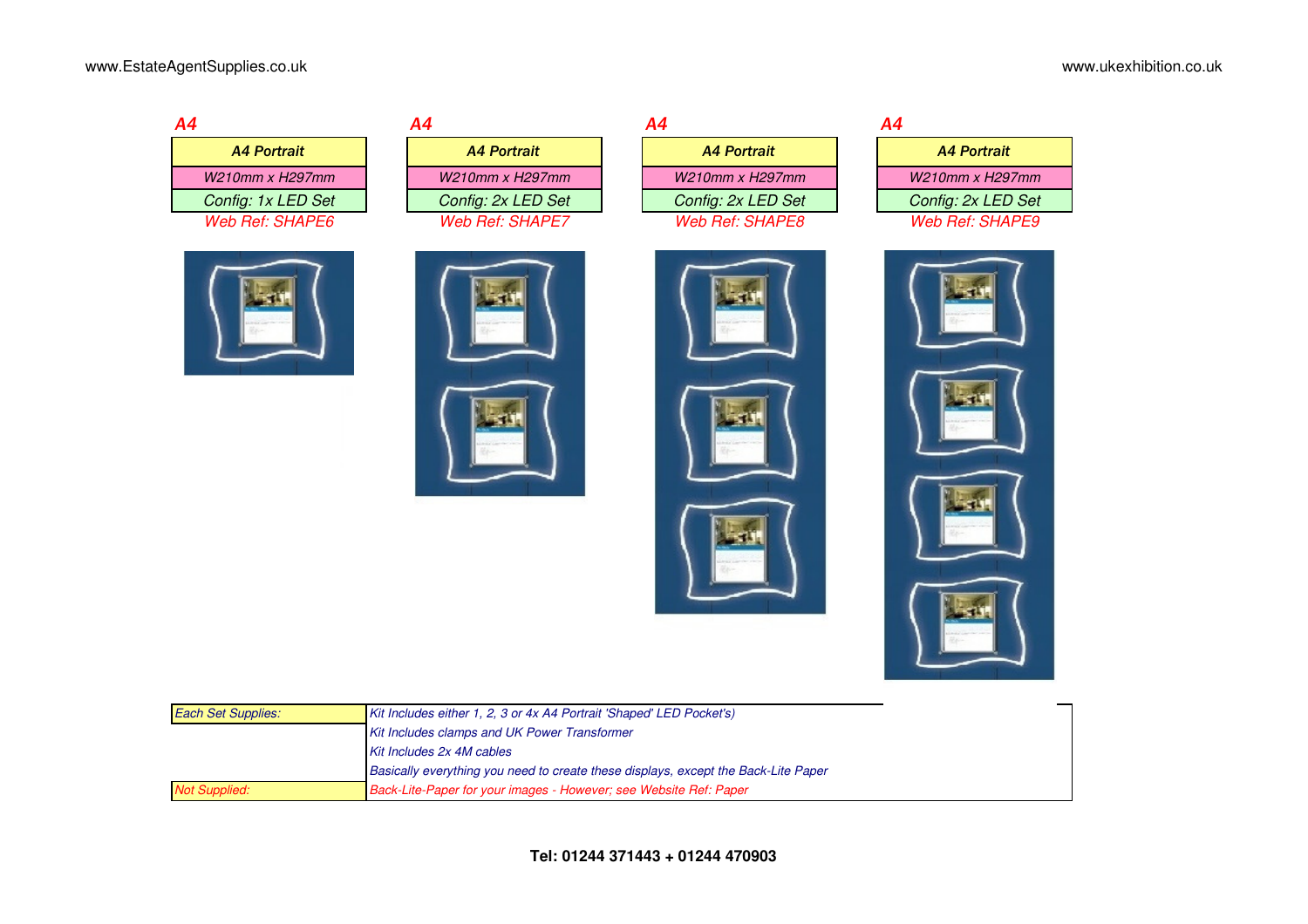### *Mixed*

| <b>Mixed</b>                                                                                 |  |  |  |
|----------------------------------------------------------------------------------------------|--|--|--|
| Designed to insert Documents at = A3 Landscape W420mm x H297mm + A4 Portrait W210mm x H297mm |  |  |  |

 *Supplied =* **3x A3 Landscape 'Shaped' LED Panels** *+* **3x A3 Landscape ' Shaped' LED Panels**

## *Web Ref: SHAPE1*



| <b>Each Set Supplies:</b> | Kit Includes 3x A3 Landscape $+$ 6x A4 Portrait 'Shaped' LED Panels                    |
|---------------------------|----------------------------------------------------------------------------------------|
|                           | Kit Includes clamps and UK Power Transformer $+$ 6x 4M Cables                          |
|                           | Basically everything you need to create the above display - except the Back-Lite Paper |
|                           |                                                                                        |
| <b>Not Supplied:</b>      | Back-Lite-Paper for your images - However; see Website Ref: Paper                      |